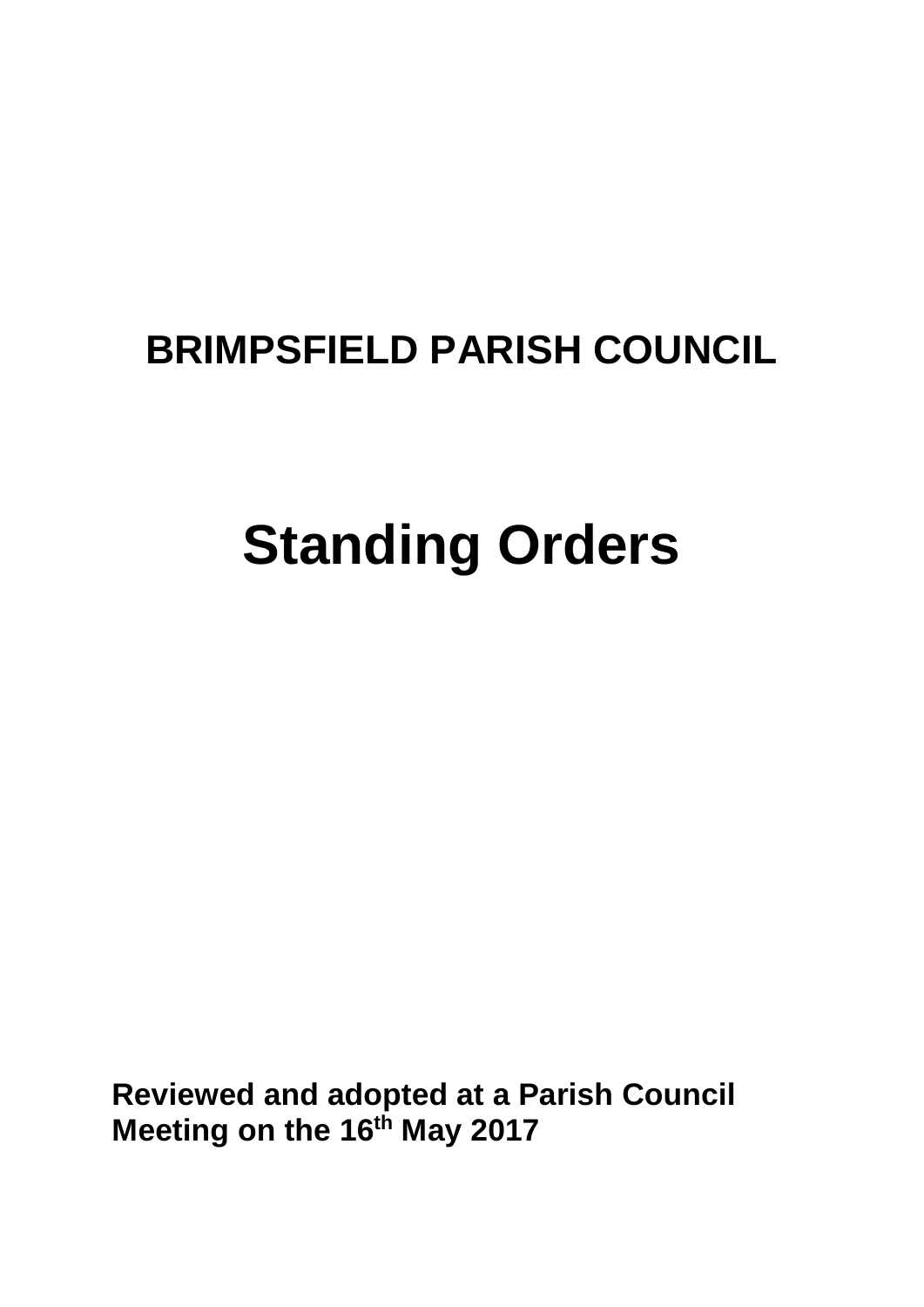# **Index of Standing Orders**

| Page No. |  |
|----------|--|
|----------|--|

| 1.  | Rules of debate at meetings                                                            | $\overline{2}$  |
|-----|----------------------------------------------------------------------------------------|-----------------|
| 2.  | Disorderly conduct at meetings                                                         | 4               |
| 3.  | Meetings generally                                                                     | 4               |
| 4.  | Committees and sub-committees                                                          | 7               |
| 5.  | Ordinary council meetings                                                              | 8               |
| 6.  | Extraordinary meetings of the council and committees<br>and sub-committees             | 9               |
| 7.  | Previous resolutions                                                                   | 10              |
| 8.  | Voting on appointments                                                                 | 10              |
| 9.  | Motions for a meeting that require written notice<br>to be given to the Proper Officer | 10              |
| 10. | Motions at a meeting that do not require written notice                                | 11              |
| 11. | Handling confidential or sensitive information                                         | 12              |
| 12. | <b>Draft minutes</b>                                                                   | 12 <sup>2</sup> |
| 13. | Code of conduct and dispensations                                                      | 12              |
| 14. | Code of conduct complaints                                                             | 14              |
| 15. | <b>Proper Officer</b>                                                                  | 14              |
| 16. | <b>Responsible Financial Officer</b>                                                   | 15              |
| 17. | Accounts and accounting statements                                                     | 15              |
| 18. | Financial controls and procurement                                                     | 16              |
| 19. | Handling staff matters                                                                 | 17              |
| 20. | Requests for information                                                               | 18              |
| 21. | Relations with the press/media                                                         | 18              |
| 22. | Execution and sealing of legal deeds                                                   | 19              |
| 23. | Communicating with District and County or<br>Unitary councillors                       | 19              |
| 24. | Restrictions on councillor activities                                                  | 19              |
| 25. | Standing orders generally                                                              | 19              |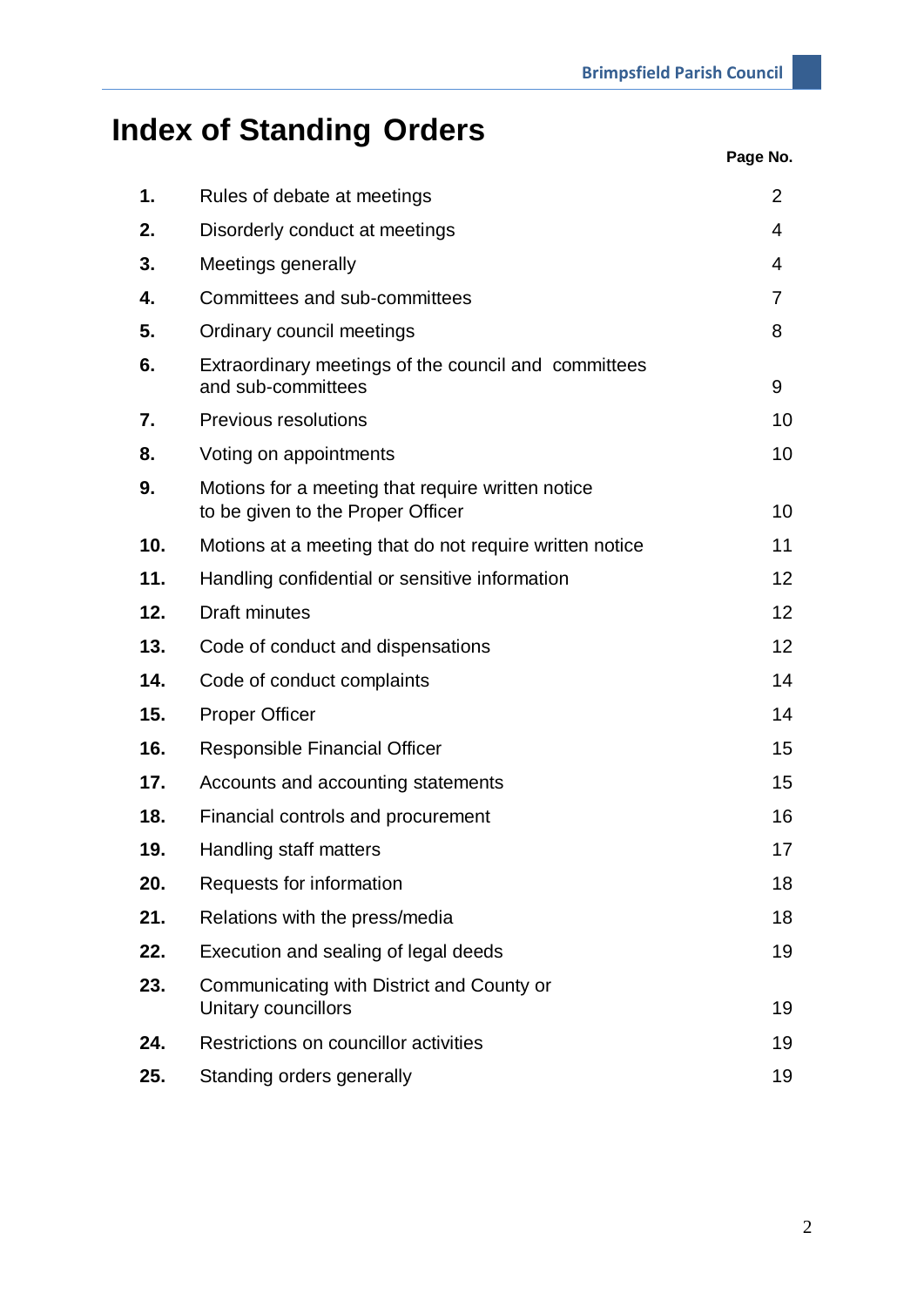#### **1. Rules of debate at meetings**

- a Motions on the agenda shall be considered in the order that they appear unless the order is changed at the discretion of the chairman of the meeting.
- b A motion (including an amendment) shall not be progressed unless it has been moved and seconded.
- c A motion on the agenda that is not moved by its proposer may be treated by the chairman of the meeting as withdrawn.
- d If a motion (including an amendment) has been seconded, it may be withdrawn by the proposer only with the consent of the seconder and the meeting.
- e An amendment is a proposal to remove or add words to a motion. It shall not negate the motion.
- f If an amendment to the original motion is carried, the original motion becomes the substantive motion upon which further amendment(s) may be moved.
- g An amendment shall not be considered unless early verbal notice of it is given at the meeting and, if requested by the chairman of the meeting, is expressed in writing to the chairman.
- h A councillor may move an amendment to his own motion if agreed by the meeting. If a motion has already been seconded, the amendment shall be with the consent of the seconder and the meeting.
- i If there is more than one amendment to an original or substantive motion, the amendments shall be moved in the order directed by the chairman.
- j Subject to standing order 1(k) below, only one amendment shall be moved and debated at a time, the order of which shall be directed by the chairman of the meeting.
- k One or more amendments may be discussed together if the chairman of the meeting considers this expedient but each amendment shall be voted upon separately.
- l A councillor may not move more than one amendment to an original or substantive motion.
- m The mover of an amendment has no right of reply at the end of debate on it.
- n Where a series of amendments to an original motion are carried, the mover of the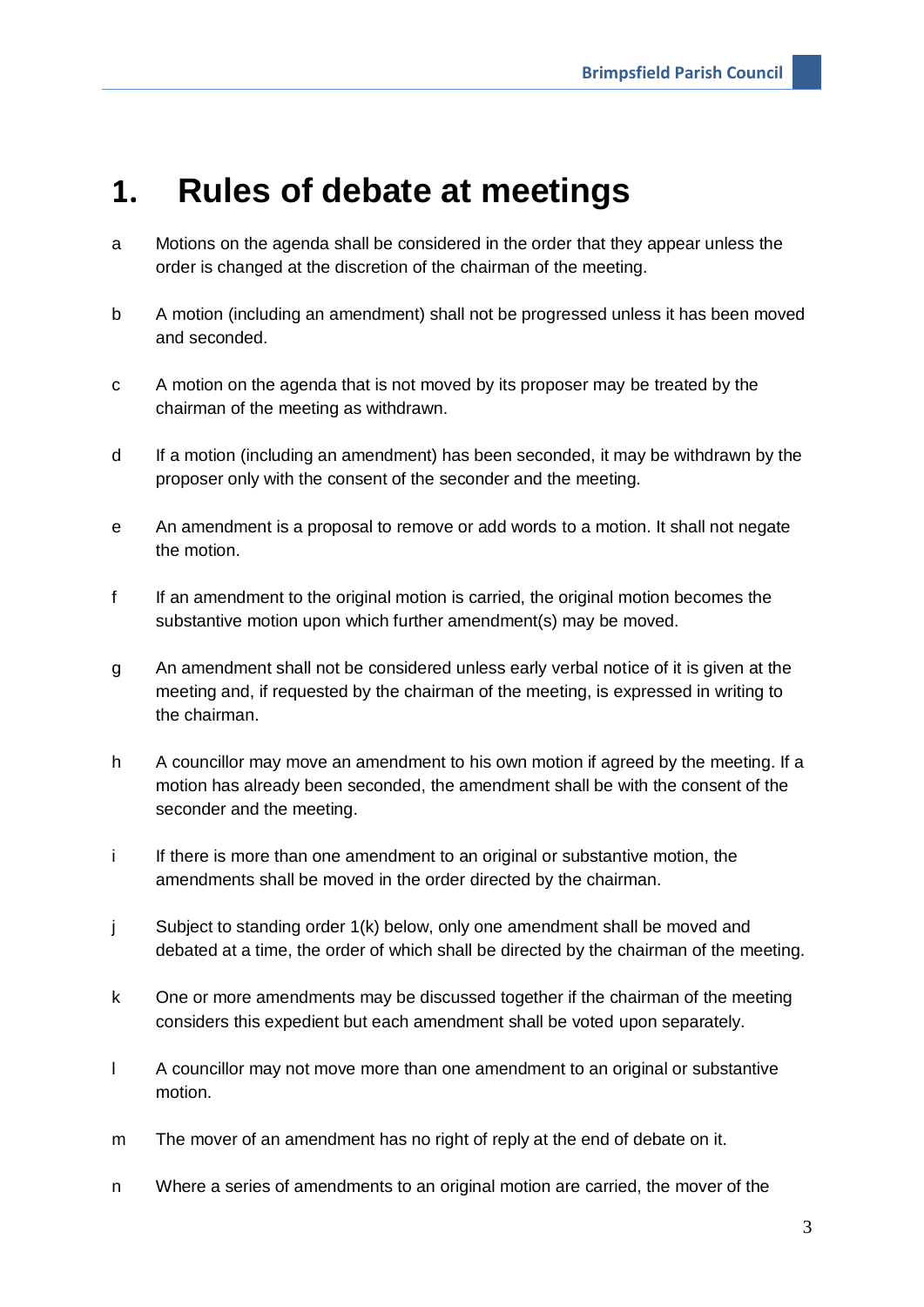original motion shall have a right of reply either at the end of debate of the first amendment or at the very end of debate on the final substantive motion immediately before it is put to the vote.

- o Unless permitted by the chairman of the meeting, a councillor may speak once in the debate on a motion except:
	- i. to speak on an amendment moved by another councillor;
	- ii. to move or speak on another amendment if the motion has been amended since he last spoke;
	- iii. to make a point of order;
	- iv. to give a personal explanation; or
	- v. in exercise of a right of reply.
- p During the debate of a motion, a councillor may interrupt only on a point of order or a personal explanation and the councillor who was interrupted shall stop speaking. A councillor raising a point of order shall identify the standing order which he considers has been breached or specify the other irregularity in the proceedings of the meeting he is concerned by.
- q A point of order shall be decided by the chairman of the meeting and his decision shall be final.
- r When a motion is under debate, no other motion shall be moved except:
	- i. to amend the motion;
	- ii. to proceed to the next business;
	- iii. to adjourn the debate;
	- iv. to put the motion to a vote;
	- v. to ask a person to be no longer heard or to leave the meeting;
	- vi. to refer a motion to a committee or sub-committee for consideration;
	- vii. to exclude the public and press;
	- viii. to adjourn the meeting; or
	- ix. to suspend particular standing order(s) excepting those which reflect mandatory statutory requirements.
- s Before an original or substantive motion is put to the vote, the chairman of the meeting shall be satisfied that the motion has been sufficiently debated and that the mover of the motion under debate has exercised or waived his right of reply.
- t Excluding motions moved understanding order 1(r) above, the contributions or speeches by a councillor shall relate only to the motion under discussion and shall not exceed 15 minutes without the consent of the chairman of the meeting.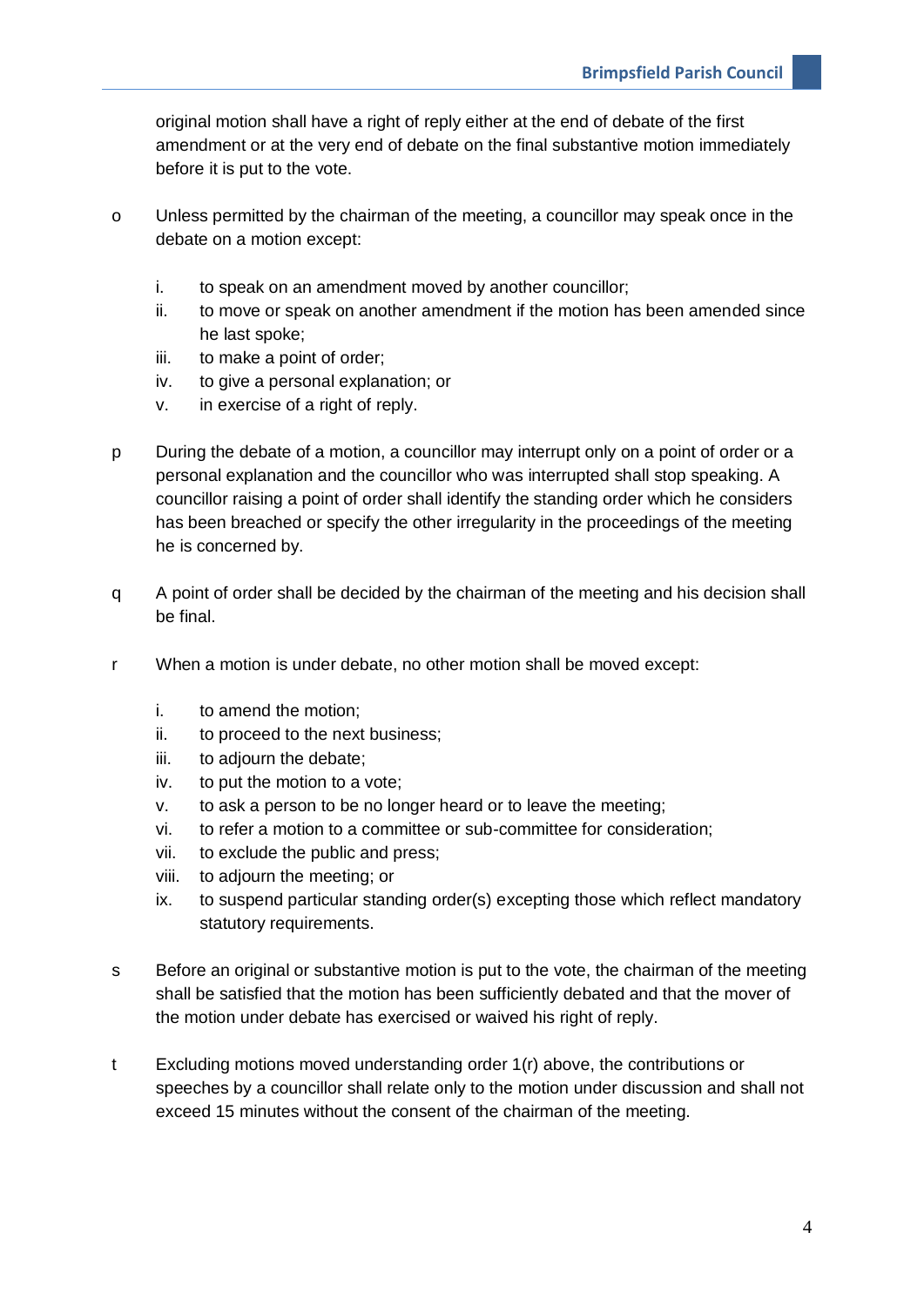#### **2. Disorderly conduct at meetings**

- a No person shall obstruct the transaction of business at a meeting or behave offensively or improperly. If this standing order is ignored, the chairman of the meeting shall request such person(s) to moderate or improve their conduct.
- b If person(s) disregard the request of the chairman of the meeting to moderate or improve their conduct, any councillor or the chairman of the meeting may move that the person be no longer heard or excluded from the meeting. The motion, if seconded, shall be put to the vote without discussion.
- c If a resolution made under standing order 2(b) above is ignored, the chairman of the meeting may take further reasonable steps to restore order or to progress the meeting. This may include temporarily suspending or closing the meeting.

#### **3. Meetings generally**

- **Full Council meetings**
- **Committee meetings**
- Sub-committee meetings
- <sup>a</sup> **Meetings shall not take place in premises which at the time of the meeting are used for the supply of alcohol, unless no other premises are available free of charge or at a reasonable cost.** 
	- <sup>b</sup> **The minimum three clear days for notice of a meeting does not include the day on which notice was issued, the day of the meeting, a Sunday, a day of the Christmas break, a day of the Easter break or of a bank holiday or a day appointed for public thanksgiving or mourning.**
	- <sup>c</sup> The minimum three clear days' public notice of a meeting does not include the day on which the notice was issued or the day of the meeting.
- <sup>d</sup> **Meetings shall be open to the public unless their presence is prejudicial to the public interest by reason of the confidential nature of the business to be transacted or for other special reasons. The public's exclusion from part or all of a meeting shall be by a resolution which shall give reasons for the public's exclusion.**
	- e Members of the public may make representations, answer questions and give evidence at a meeting which they are entitled to attend in respect of the business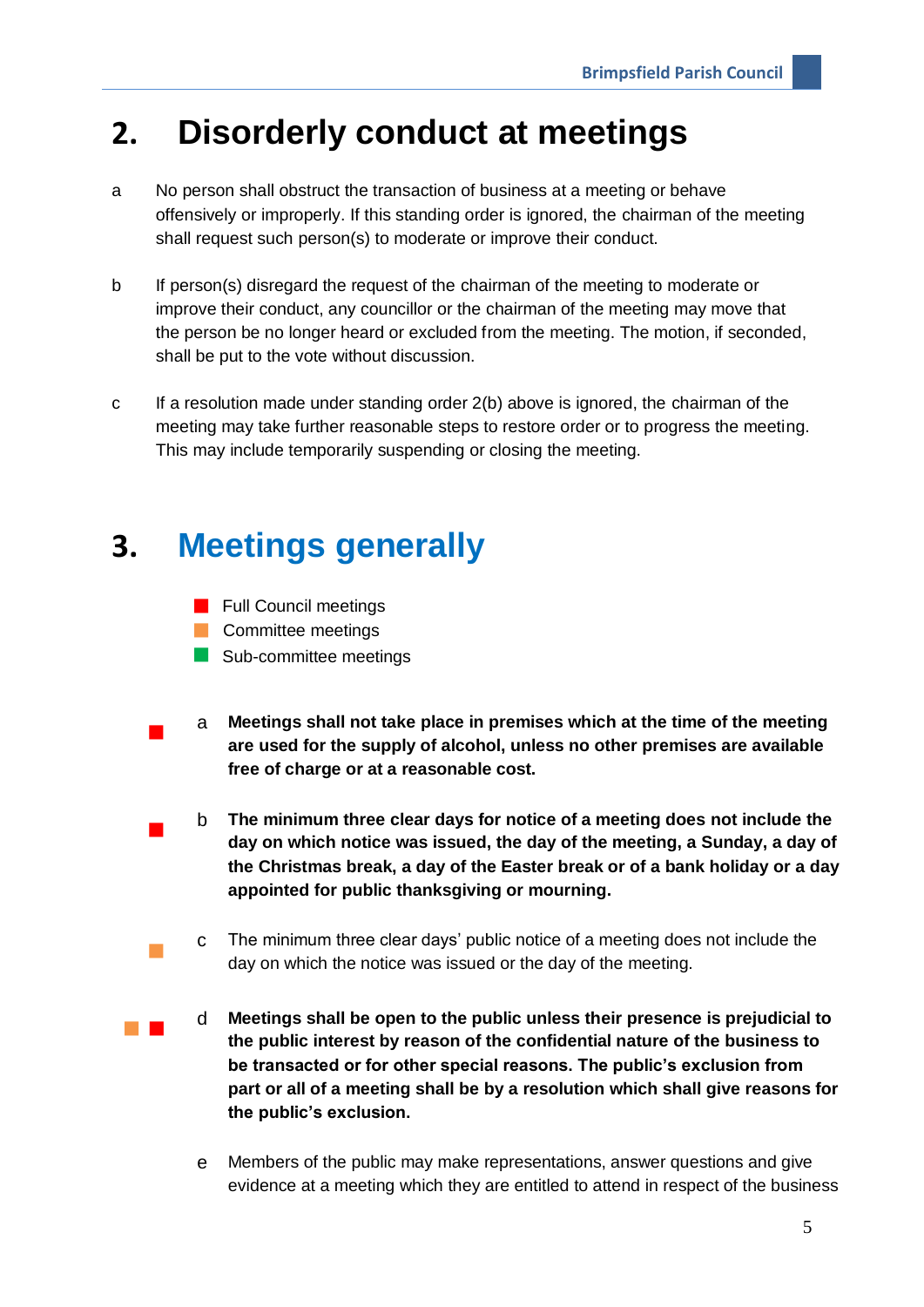on the agenda.

 $\mathcal{O}(\mathbb{R}^d)$ 

- f The period of time designated for public participation at a meeting in accordance with standing order 3(e) above shall not exceed 15 minutes unless directed by the chairman of the meeting.
- g Subject to standing order 3(f) above, a member of the public shall not speak for more than 5 minutes.
- h In accordance with standing order 3(e) above, a question shall not require a response at the meeting nor start a debate on the question. The chairman of the meeting may direct that a written or oral response be given.
- i A person shall raise his hand when requesting to speak.
- j A person who speaks at a meeting shall direct his comments to the chairman of the meeting.
- k Only one person is permitted to speak at a time. If more than one person wants to speak, the chairman of the meeting shall direct the order of speaking.
- l **a person may not orally report or comment about a meeting as it takes place if he is present at the meeting of a parish council or its committees but otherwise may:**
	- **a) film, photograph or make an audio recording of a meeting; b) use any other means for enabling persons not present to see or hear proceedings at a meeting as it takes place or later;**

**c) report or comment on the proceedings in writing during or after a meeting or orally report or comment after the meeting.**

- <sup>m</sup> **The press shall be provided with reasonable facilities for the taking of their report of all or part of a meeting at which they are entitled to be present**.
- <sup>n</sup> **Subject to standing orders which indicate otherwise, anything authorised or required to be done by, to or before the Chairman of the Council may in his absence be done by, to or before the Vice-Chairman of the Council (if any).**
- <sup>o</sup> **The Chairman, if present, shall preside at a meeting. If the Chairman is absent from a meeting, the Vice-Chairman, if present, shall preside. If both the Chairman and the Vice-Chairman are absent from a meeting, a councillor as chosen by the councillors present at the meeting shall preside at the meeting.**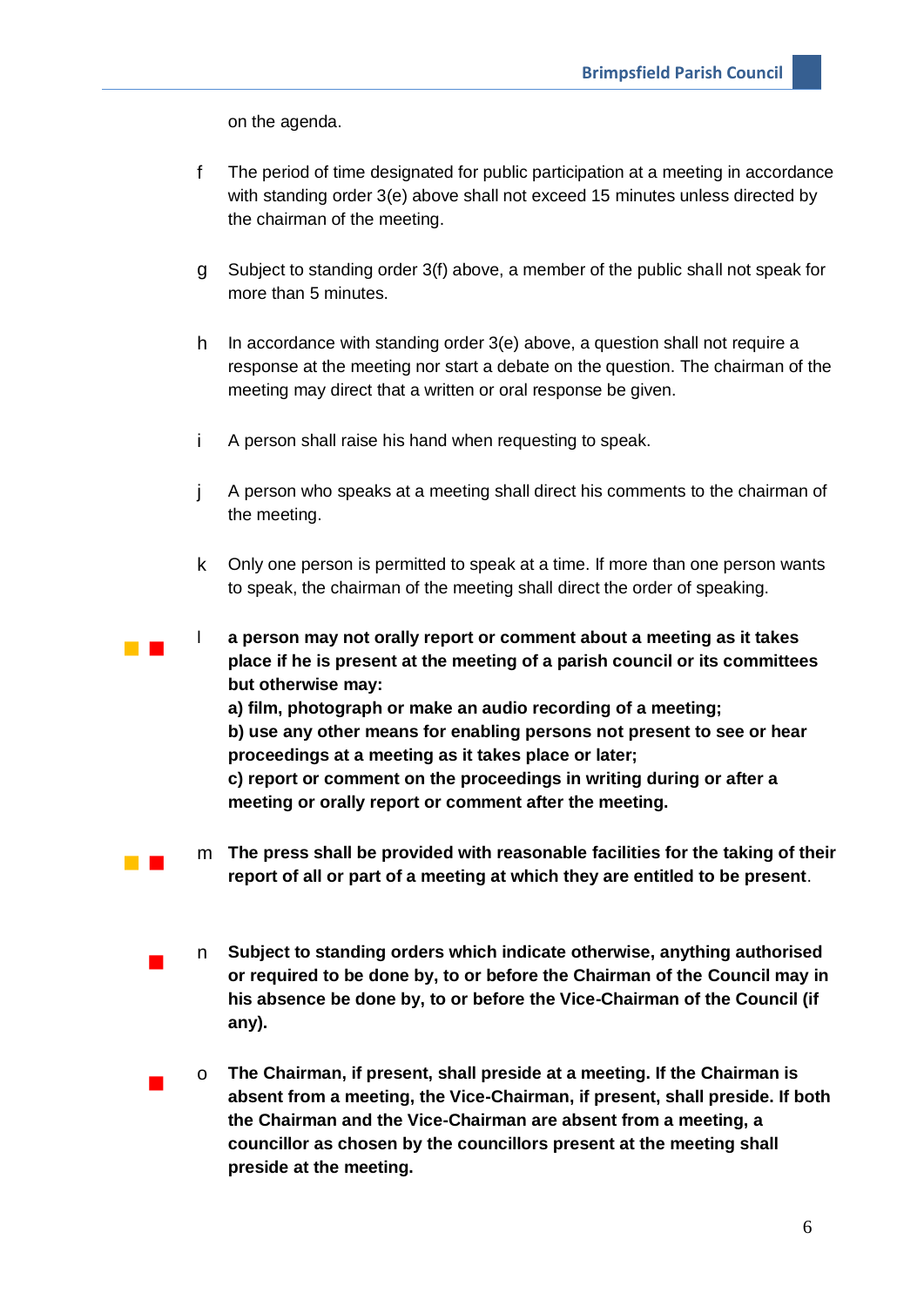**p Subject to a meeting being quorate, all questions at a meeting shall be decided by a majority of the councillors or councillors with voting rights present and voting.**

**The chairman of a meeting may give an original vote on any matter put to the vote, and in the case of an equality of votes may exercise his casting vote whether or not he gave an original vote.** *See standing orders 5(i) and (j) below for the different rules that apply in the election of the Chairman of the Council at the annual meeting of the council.*

- r **Unless standing orders provide otherwise, voting on a question shall be by a show of hands. At the request of a councillor, the voting on any question shall be recorded so as to show whether each councillor present and voting gave his vote for or against that question.** Such a request shall be made before moving on to the next item of business on the agenda.
- s The minutes of a meeting shall include an accurate record of the following:
	- i. the time and place of the meeting;
	- ii. the names of councillors present and absent;
	- iii. interests that have been declared by councillors and non-councillors with voting rights;
	- iv. whether a councillor or non-councillor with voting rights left the meeting when matters that they held interests in were being considered;
	- v. if there was a public participation session; and
	- vi. the resolutions made.
- **t** *(England)* A councillor or a non-councillor with voting rights who has a **disclosable pecuniary interest or another interest as set out in the council's code of conduct in a matter being considered at a meeting is subject to statutory limitations or restrictions under the code on his right to participate and vote on that matter.**
	- <sup>u</sup> **No business may be transacted at a meeting unless at least one-third of the whole number of members of the council are present and in no case shall the quorum of a meeting be less than three.**

*See standing order 4d(viii) below for the quorum of a committee or subcommittee meeting.* 

- 
- **IF A ME A MEET A MEET A MEET A MEET A MEET A MEET A MEET A MEET A MEET AND INCOLLED IN A MEET A MEET AND THE IN** the meeting shall be closed. The business on the agenda for the meeting shall be adjourned to another meeting.
	- w A meeting shall not exceed a period of 2 hours.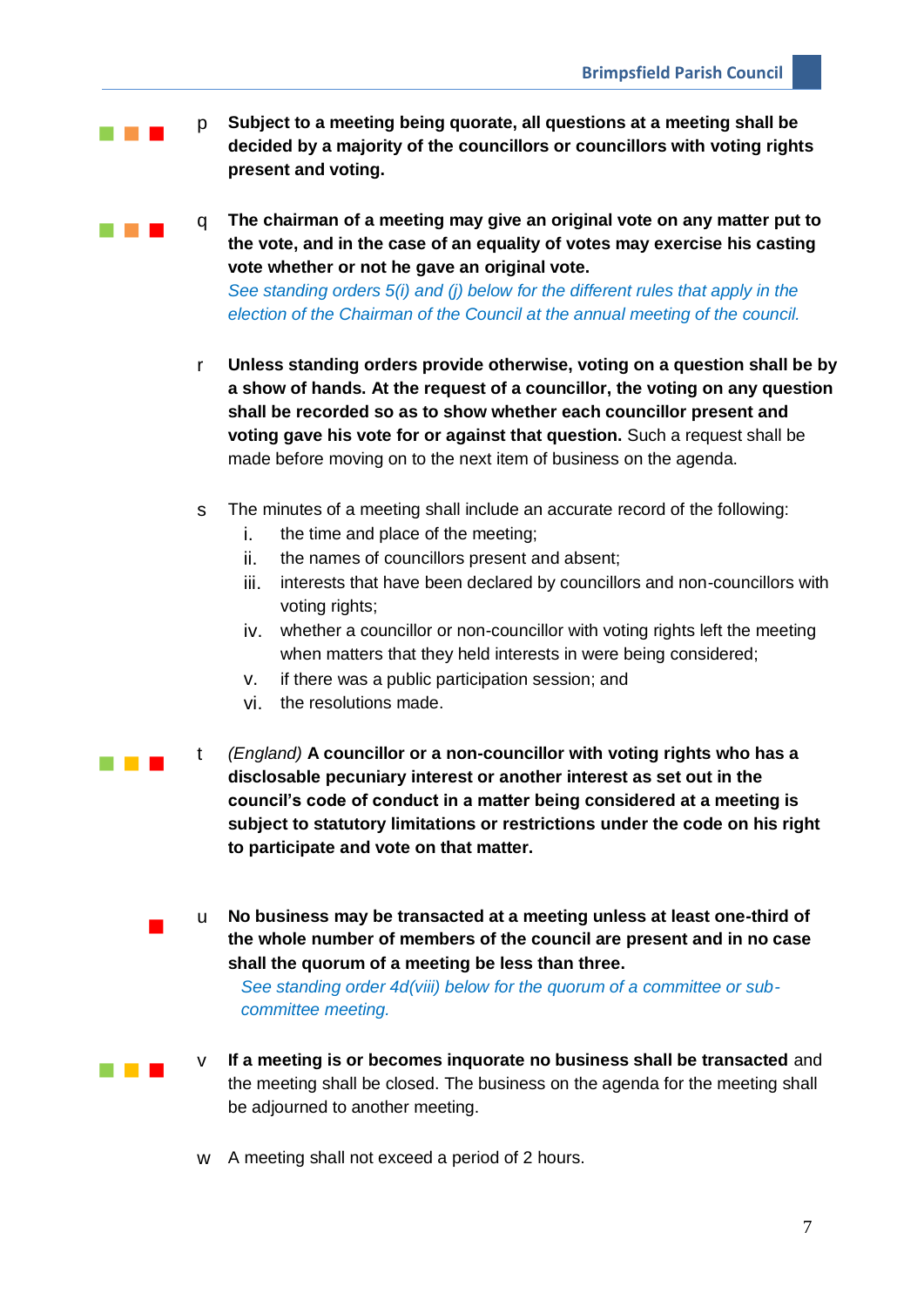#### **4. Committees and sub-committees**

- a **Unless the council determines otherwise, a committee may appoint a subcommittee whose terms of reference and members shall be determined by the committee.**
- b **The members of a committee may include non-councillors unless it is a committee which regulates and controls the finances of the council.**
- c **Unless the council determines otherwise, all the members of an advisory committee and a sub-committee of the advisory committee may be noncouncillors.**
- d The council may appoint standing committees or other committees as may be necessary, and:
	- i. shall determine their terms of reference;
	- ii. shall determine the number and time of the ordinary meetings of a standing committee up until the date of the next annual meeting of full council;
	- iii. shall permit a committee, other than in respect of the ordinary meetings of a committee, to determine the number and time of its meetings;
	- iv. shall, subject to standing orders 4(b) and (c) above, appoint and determine the terms of office of members of such a committee;
	- v. may, subject to standing orders 4(b) and (c) above, appoint and determine the terms of office of the substitute members to a committee whose role is to replace the ordinary members at a meeting of a committee if the ordinary members of the committee confirm to the Proper Officer 8 days before the meeting that they are unable to attend;
	- vi. shall, after it has appointed the members of a standing committee, appoint the chairman of the standing committee;
	- vii. shall permit a committee other than a standing committee, to appoint its own chairman at the first meeting of the committee;
	- viii. shall determine the place, notice requirements and quorum for a meeting of a committee and a sub-committee which shall be no less than three;
	- ix. shall determine if the public may participate at a meeting of a committee;
	- x. shall determine if the public and press are permitted to attend the meetings of a sub-committee and also the advance public notice requirements, if any, required for the meetings of a sub-committee;
	- xi. shall determine if the public may participate at a meeting of a sub-committee that they are permitted to attend; and
	- xii. may dissolve a committee.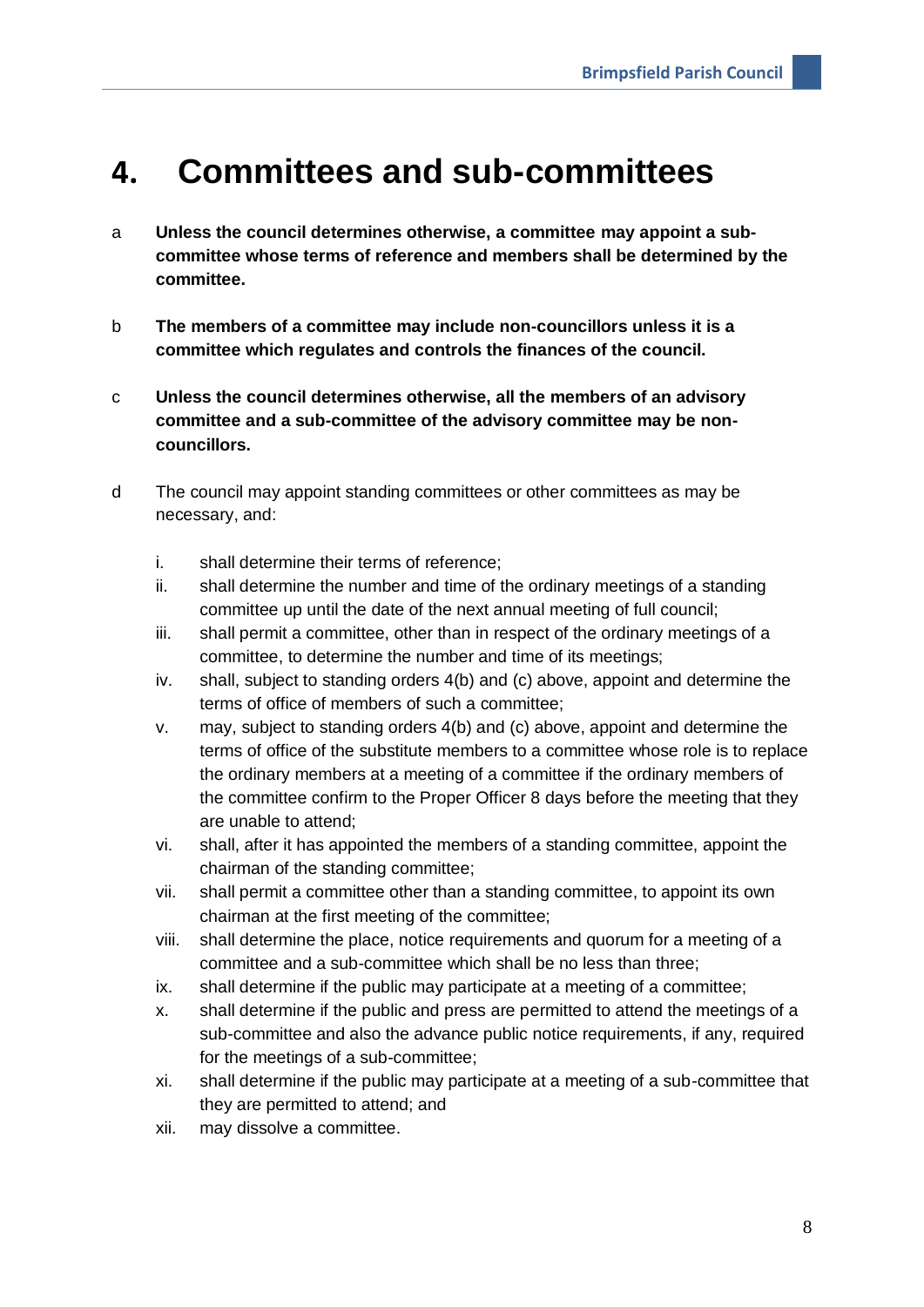#### **5. Ordinary council meetings**

- **a In an election year, the annual meeting of the council shall be held on or within 14 days following the day on which the new councillors elected take office.**
- **b In a year which is not an election year, the annual meeting of a council shall be held on such day in May as the council may direct.**
- c **If no other time is fixed, the annual meeting of the council shall take place at 6pm.**
- d (*England*) **In addition to the annual meeting of the council, at least three other ordinary meetings shall be held in each year on such dates and times as the council directs.**
- **e The first business conducted at the annual meeting of the council shall be the election of the Chairman and Vice-Chairman (if any) of the Council.**
- **f The Chairman of the Council, unless he has resigned or becomes disqualified, shall continue in office and preside at the annual meeting until his successor is elected at the next annual meeting of the council.**
- **g The Vice-Chairman of the Council, if any, unless he resigns or becomes disqualified, shall hold office until immediately after the election of the Chairman of the Council at the next annual meeting of the council.**
- **h In an election year, if the current Chairman of the Council has not been re-elected as a member of the council, he shall preside at the meeting until a successor Chairman of the Council has been elected. The current Chairman of the Council shall not have an original vote in respect of the election of the new Chairman of the Council but must give a casting vote in the case of an equality of votes.**
- **i In an election year, if the current Chairman of the Council has been re-elected as a member of the council, he shall preside at the meeting until a new Chairman of the Council has been elected. He may exercise an original vote in respect of the election of the new Chairman of the Council and must give a casting vote in the case of an equality of votes.**
- j Following the election of the Chairman of the Council and Vice-Chairman (if any) of the Council at the annual meeting of the council, the business of the annual meeting shall include:
	- i. **In an election year, delivery by the Chairman of the Council and councillors of their acceptance of office forms unless the council resolves for this to be done at a later date**. **In a year which is not an election year, delivery by**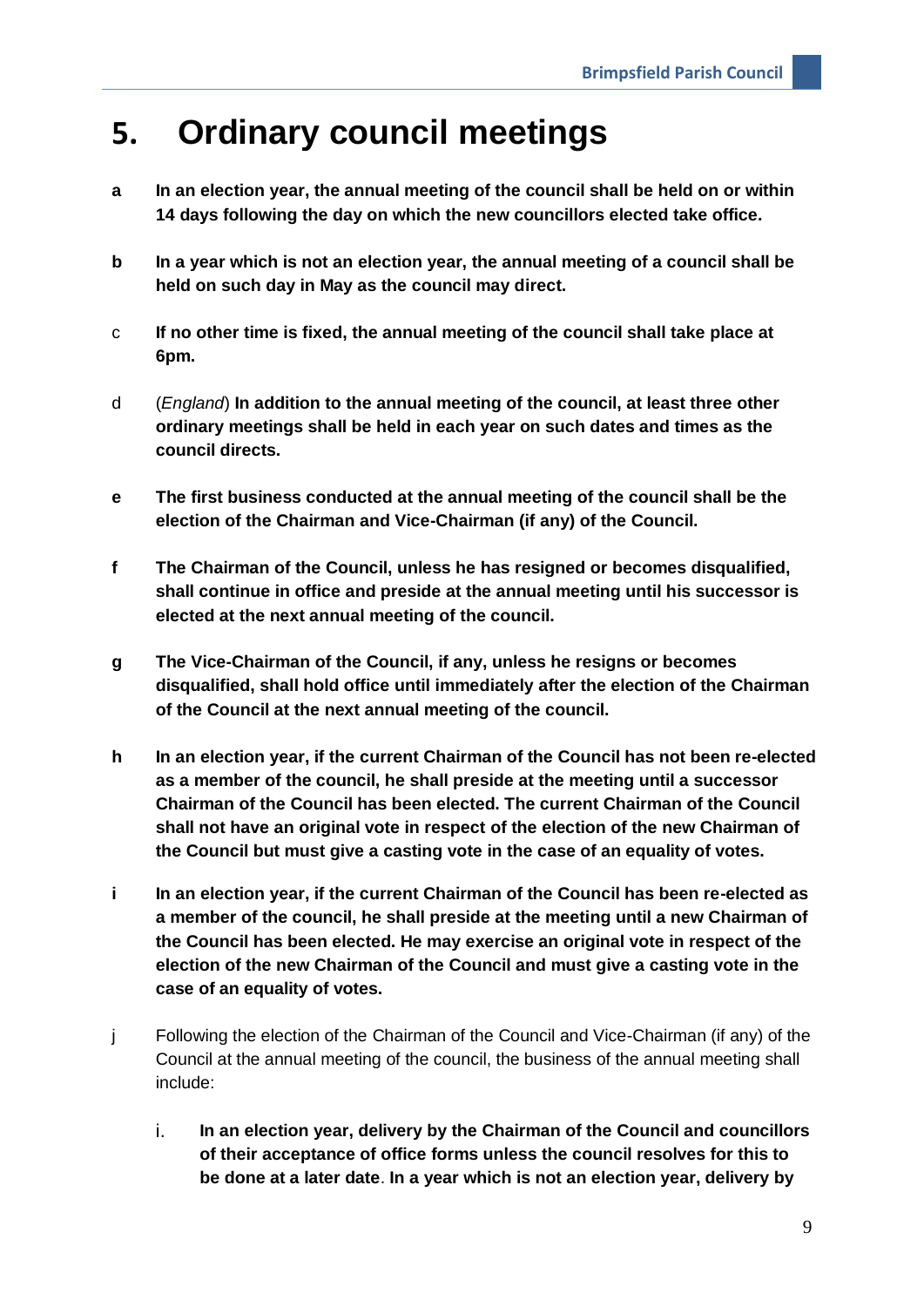**the Chairman of the Council of his acceptance of office form unless the council resolves for this to be done at a later date;**

- ii. Confirmation of the accuracy of the minutes of the last meeting of the council and to receive and note minutes of and / or to determine recommendations made by committees.
- iii. Review of the terms of reference for committees;
- iv. Receipt of nominations to existing committees;
- v. Appointment of any new committees, confirmation of the terms of reference, the number of members (including if appropriate, substitute councillors) and receipt of nominations to them;
- vi. Review and adoption of appropriate standing orders and financial regulations;
- vii. Confirmation of arrangements for insurance cover in respect of all insured risks;
- viii. Review of the council's complaints procedure;
- ix. Establishing or reviewing the council's procedures for handling requests made under the Freedom of Information Act 2000 and the Data Protection Act 1998;
- x. Establishing or reviewing the council's policy for dealing with the press/media; and
- xi. Determining the time and place of ordinary meetings of the full council up to and including the next annual meeting of full council.

#### **6. Extraordinary meetings of the council and committees and sub-committees**

- **a The Chairman of the Council may convene an extraordinary meeting of the council at any time.**
- b **If the Chairman of the Council does not or refuses to call an extraordinary meeting of the council within seven days of having been requested in writing to do so by two councillors, any two councillors may convene an extraordinary meeting of the council. The public notice giving the time, place and agenda for such a meeting must be signed by the two councillors.**
- c The chairman of a committee [or a sub-committee] may convene an extraordinary meeting of the committee [or the sub-committee] at any time.
- d If the chairman of a committee [or a sub-committee] does not or refuses to call an extraordinary meeting within 7 days of having been requested to do so by 2 members of the committee [or the sub-committee], any 2 members of the committee [or the subcommittee] may convene an extraordinary meeting of a committee [or a subcommittee].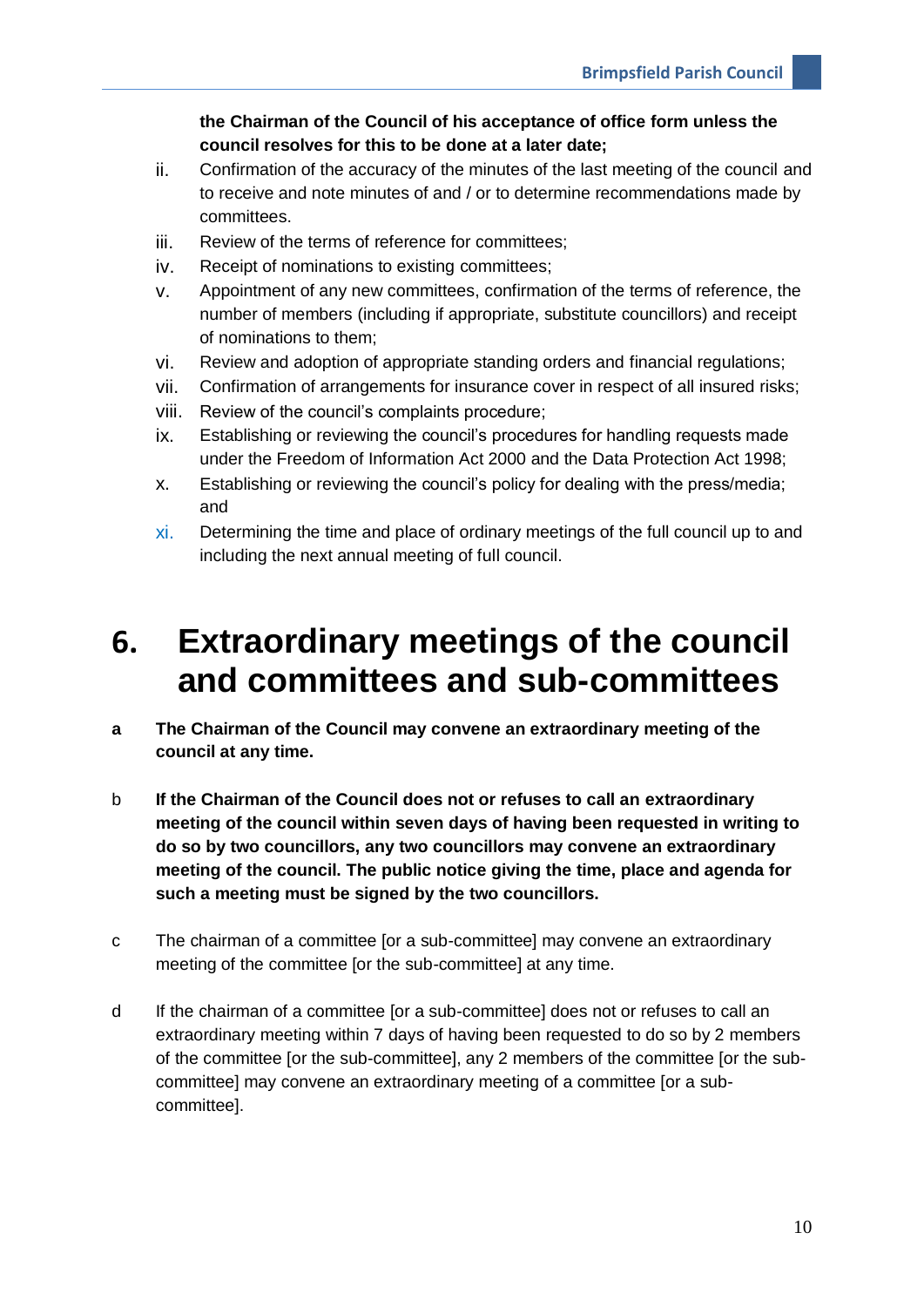#### **7. Previous resolutions**

- a A resolution shall not be reversed within six months except either by a special motion, which requires written notice by at least 2 councillors to be given to the Proper Officer in accordance with standing order 9 below, or by a motion moved in pursuance of the recommendation of a committee or a sub-committee.
- b When a motion moved pursuant to standing order 7(a) above has been disposed of, no similar motion may be moved within a further six months.

### **8. Voting on appointments**

a Where more than two persons have been nominated for a position to be filled by the council and none of those persons has received an absolute majority of votes in their favour, the name of the person having the least number of votes shall be struck off the list and a fresh vote taken. This process shall continue until a majority of votes is given in favour of one person. Any tie in may be settled by the Chairman's casting vote.

### **9. Motions for a meeting that require written notice to be given to the Proper Officer**

- a A motion shall relate to the responsibilities of the meeting which it is tabled for and in any event shall relate to the performance of the council's statutory functions, powers and obligations or an issue which specifically affects the council's area or its residents.
- b No motion may be moved at a meeting unless it is on the agenda and the mover has given written notice of its wording to the Proper Officer at least 8 clear days before the meeting. Clear days do not include the day of the notice or the day of the meeting.
- c The Proper Officer may, before including a motion on the agenda received in accordance with standing order 9(b) above, correct obvious grammatical or typographical errors in the wording of the motion.
- d If the Proper Officer considers the wording of a motion received in accordance with standing order 9(b) above is not clear in meaning, the motion shall be rejected until the mover of the motion resubmits it in writing to the Proper Officer so that it can be understood at least 8 clear days before the meeting.
- e If the wording or subject of a proposed motion is considered improper, the Proper Officer shall consult with the chairman of the forthcoming meeting or, as the case may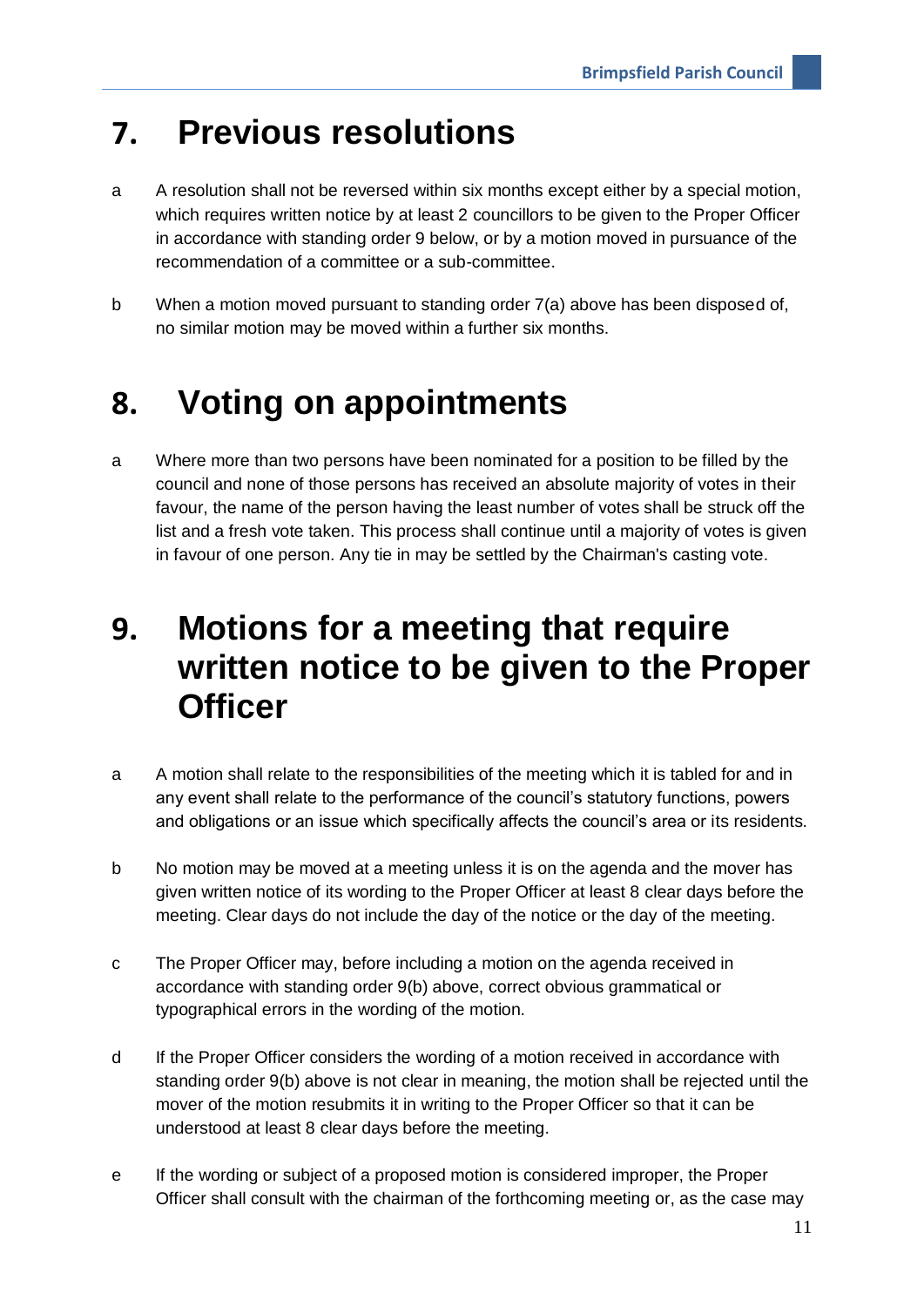be, the councillors who have convened the meeting, to consider whether the motion shall be included in the agenda or rejected.

- f Subject to standing order 9(e) above, the decision of the Proper Officer as to whether or not to include the motion on the agenda shall be final.
- g Motions received shall be recorded in a book for that purpose and numbered in the order that they are received.
- h Motions rejected shall be recorded in a book for that purpose with an explanation by the Proper Officer for their rejection.

#### **10. Motions at a meeting that do not require written notice**

- a The following motions may be moved at a meeting without written notice to the Proper Officer;
	- i. to correct an inaccuracy in the draft minutes of a meeting;
	- ii. to move to a vote;
	- iii. to defer consideration of a motion;
	- iv. to refer a motion to a particular committee or sub-committee;
	- v. to appoint a person to preside at a meeting;
	- vi. to change the order of business on the agenda;
	- vii. to proceed to the next business on the agenda;
	- viii. to require a written report;
	- ix. to appoint a committee or sub-committee and their members;
	- x. to extend the time limits for speaking;
	- xi. to exclude the press and public from a meeting in respect of confidential or sensitive information which is prejudicial to the public interest;
	- xii. to not hear further from a councillor or a member of the public;
	- xiii. to exclude a councillor or member of the public for disorderly conduct;
	- xiv. to temporarily suspend the meeting;
	- xv. to suspend a particular standing order (unless it reflects mandatory statutory requirements);
	- xvi. to adjourn the meeting; or
	- xvii. to close a meeting.

# **11. Handling confidential or sensitive information**

a The agenda, papers that support the agenda and the minutes of a meeting shall not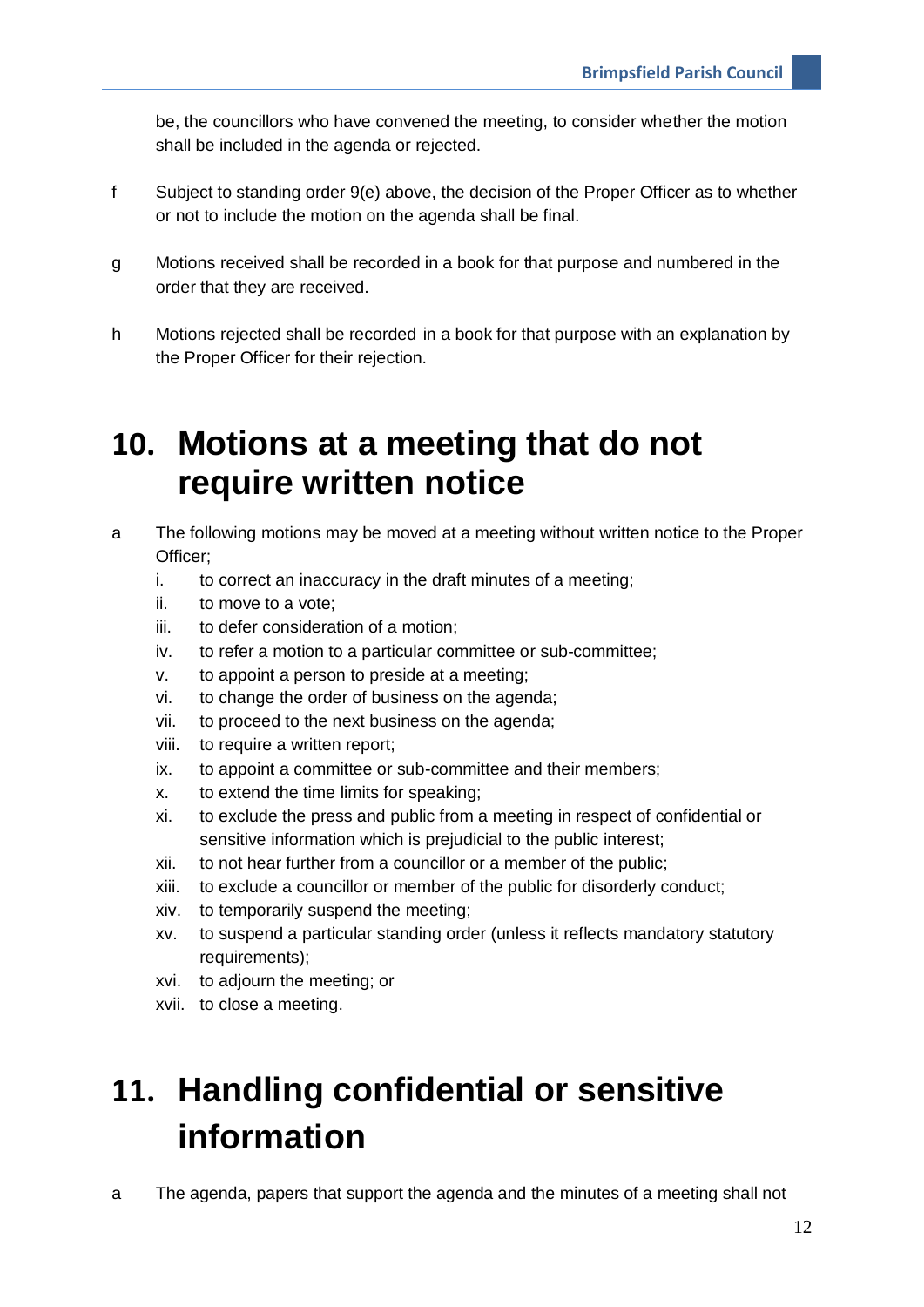disclose or otherwise undermine confidential or sensitive information which for special reasons would not be in the public interest.

b Councillors and staff shall not disclose confidential or sensitive information which for special reasons would not be in the public interest.

#### **12. Draft minutes**

- a If the draft minutes of a preceding meeting have been served on councillors with the agenda to attend the meeting at which they are due to be approved for accuracy, they shall be taken as read.
- b There shall be no discussion about the draft minutes of a preceding meeting except in relation to their accuracy. A motion to correct an inaccuracy in the draft minutes shall be moved in accordance with standing order 10(a)(i) above.
- c The accuracy of draft minutes, including any amendment(s) made to them, shall be confirmed by resolution and shall be signed by the chairman of the meeting and stand as an accurate record of the meeting to which the minutes relate.
- d If the chairman of the meeting does not consider the minutes to be an accurate record of the meeting to which they relate, he shall sign the minutes and include a paragraph in the following terms or to the same effect:

"The chairman of this meeting does not believe that the minutes of the meeting of the ( ) held on [date] in respect of ( ) were a correct record but his view was not upheld by the meeting and the minutes are confirmed as an accurate record of the proceedings."

e Upon a resolution which confirms the accuracy of the minutes of a meeting, the draft minutes or recordings of the meeting for which approved minutes exist shall be destroyed.

#### **13. Code of conduct and dispensations**

*See also standing order 3(t) above.* 

- a All councillors and non-councillors with voting rights shall observe the code of conduct adopted by the council.
- b Unless he has been granted a dispensation, a councillor or non-councillor with voting rights shall withdraw from a meeting when it is considering a matter in which he has a disclosable pecuniary interest. He may return to the meeting after it has considered the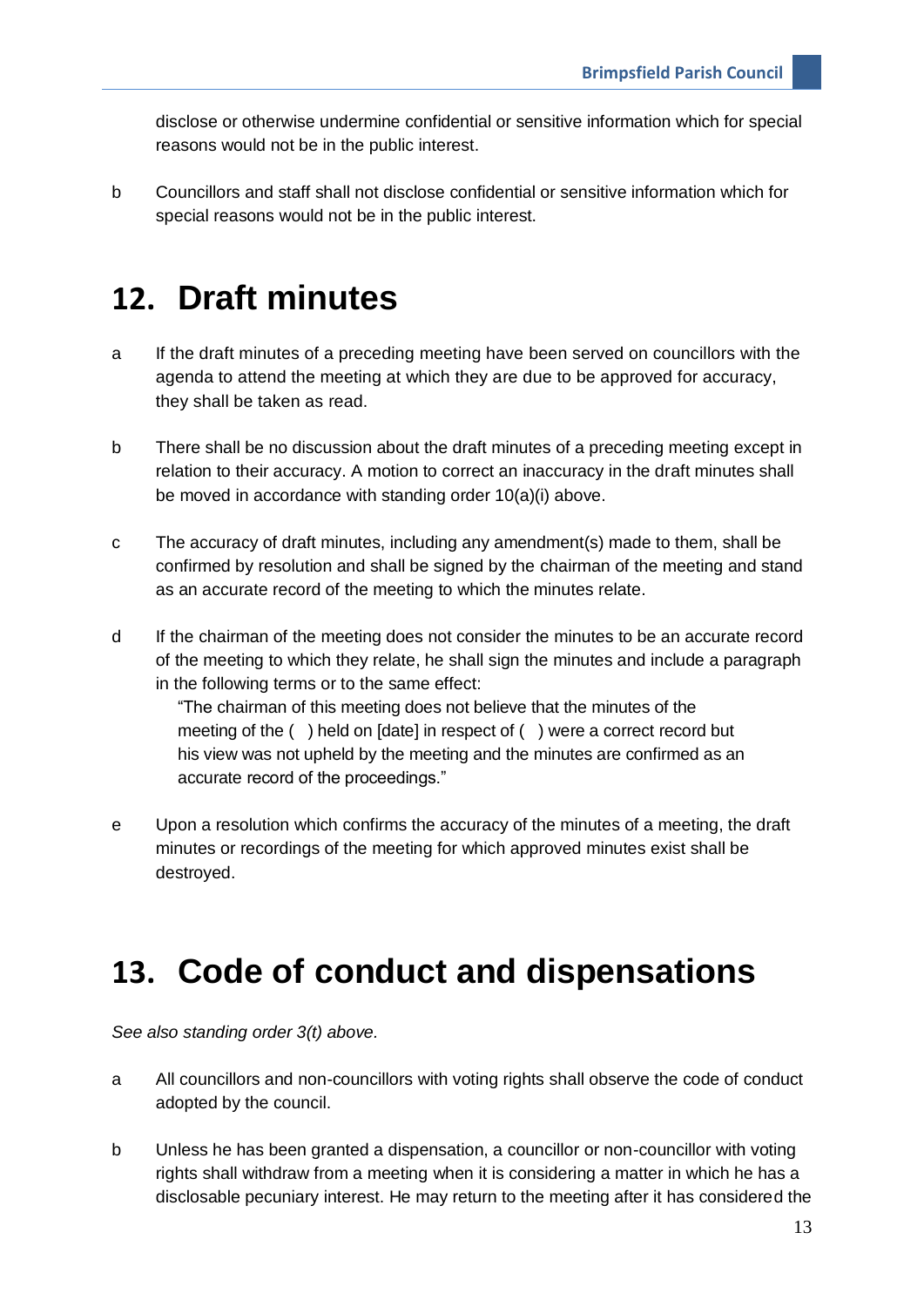matter in which he had the interest.

- c Unless he has been granted a dispensation, a councillor or non-councillor with voting rights shall withdraw from a meeting when it is considering a matter in which he has another interest if so required by the council's code of conduct. He may return to the meeting after it has considered the matter in which he had the interest.
- d **Dispensation requests shall be in writing and submitted to the Proper Officer** as soon as possible before the meeting, or failing that, at the start of the meeting for which the dispensation is required.
- e A decision as to whether to grant a dispensation shall be made by a meeting of the council, or committee or sub-committee for which the dispensation is required and that decision is final.
- f A dispensation request shall confirm:
	- i. the description and the nature of the disclosable pecuniary interest or other interest to which the request for the dispensation relates;
	- ii. whether the dispensation is required to participate at a meeting in a discussion only or a discussion and a vote;
	- iii. the date of the meeting or the period (not exceeding four years) for which the dispensation is sought; and
	- iv. an explanation as to why the dispensation is sought.

Subject to standing orders 13(d) and (f) above, dispensations requests shall be at the beginning of the meeting of the council, or committee or a sub-committee for which the dispensation is required.

#### **g A dispensation may be granted in accordance with standing order 13(e) above if having regard to all relevant circumstances the following applies:**

- **i. without the dispensation the number of persons prohibited from participating in the particular business would be so great a proportion of the meeting transacting the business as to impede the transaction of the business or**
- **ii. granting the dispensation is in the interests of persons living in the council's area or**
- **iii. it is otherwise appropriate to grant a dispensation.**

### **14. Code of conduct complaints**

a Upon notification by the County Borough or County Council that it is dealing with a complaint that a councillor or non-councillor with voting rights has breached the council's code of conduct, the Proper Officer shall, subject to standing order 11 above, report this to the council.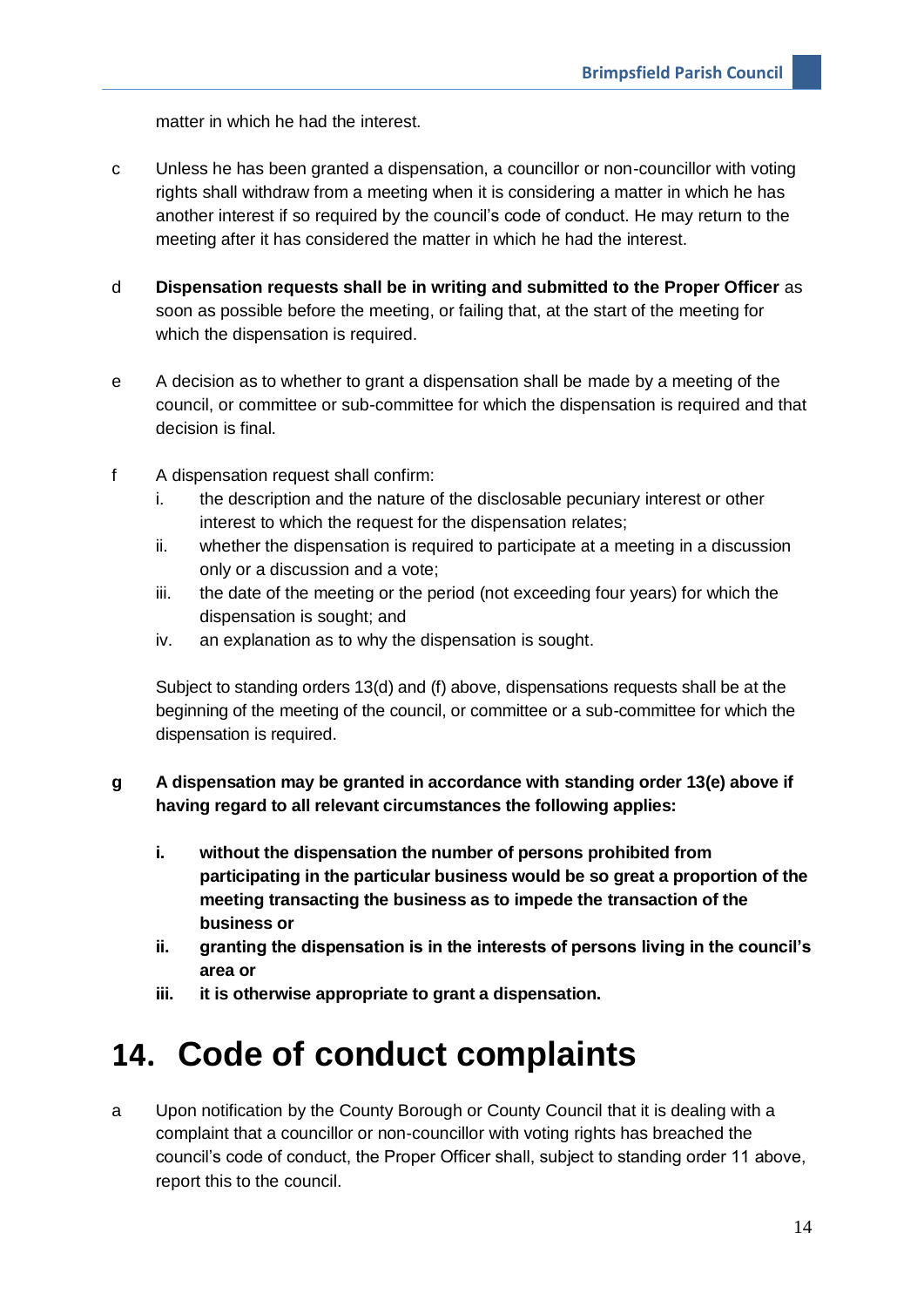- b Where the notification in standing order 14(a) above relates to a complaint made by the Proper Officer, the Proper Officer shall notify the Chairman of Council of this fact, and the Chairman shall nominate another staff member to assume the duties of the Proper Officer in relation to the complaint until it has been determined (England) and the council has agreed what action, if any, to take in accordance with standing order 14(d) below.
- c The council may:
	- i. provide information or evidence where such disclosure is necessary to progress an investigation of the complaint or is required by law;
	- ii. seek information relevant to the complaint from the person or body with statutory responsibility for investigation of the matter;
- **d Upon notification by the District or Unitary Council that a councillor or noncouncillor with voting rights has breached the council's code of conduct, the council shall consider what, if any, action to take against him. Such action excludes disqualification or suspension from office.**

#### **15. Proper Officer**

- a The Proper Officer shall be either (i) the clerk or (ii) other staff member(s) nominated by the council to undertake the work of the Proper Officer when the Proper Officer is absent.
- b The Proper Officer shall:
	- i. **at least three clear days before a meeting of the council, a committee** and a sub-committee **serve on councillors, by delivery, post at their residences or by email (**provided any such email contains the electronic signature and title of the Proper Officer), **a signed summons confirming the time, place and the agenda.]**

*See standing order 3(b) above for the meaning of clear days for a meeting of a full council and standing order 3 (c) above for a meeting of a committee.*

- ii. **give public notice of the time, place and agenda at least three clear days before a meeting of the council or a meeting of a committee** or a subcommittee **(provided that the public notice with agenda of an extraordinary meeting of the council convened by councillors is signed by them);** *See standing order 3(b) above for the meaning of clear days for a meeting of a full council and standing order 3(c) above for a meeting of a committee.*
- iii. subject to standing order 9 above, include on the agenda all motions in the order received unless a councillor has given written notice at least 8 days before the meeting confirming his withdrawal of it;
- iv. **convene a meeting of full council for the election of a new Chairman of the Council, occasioned by a casual vacancy in his office;**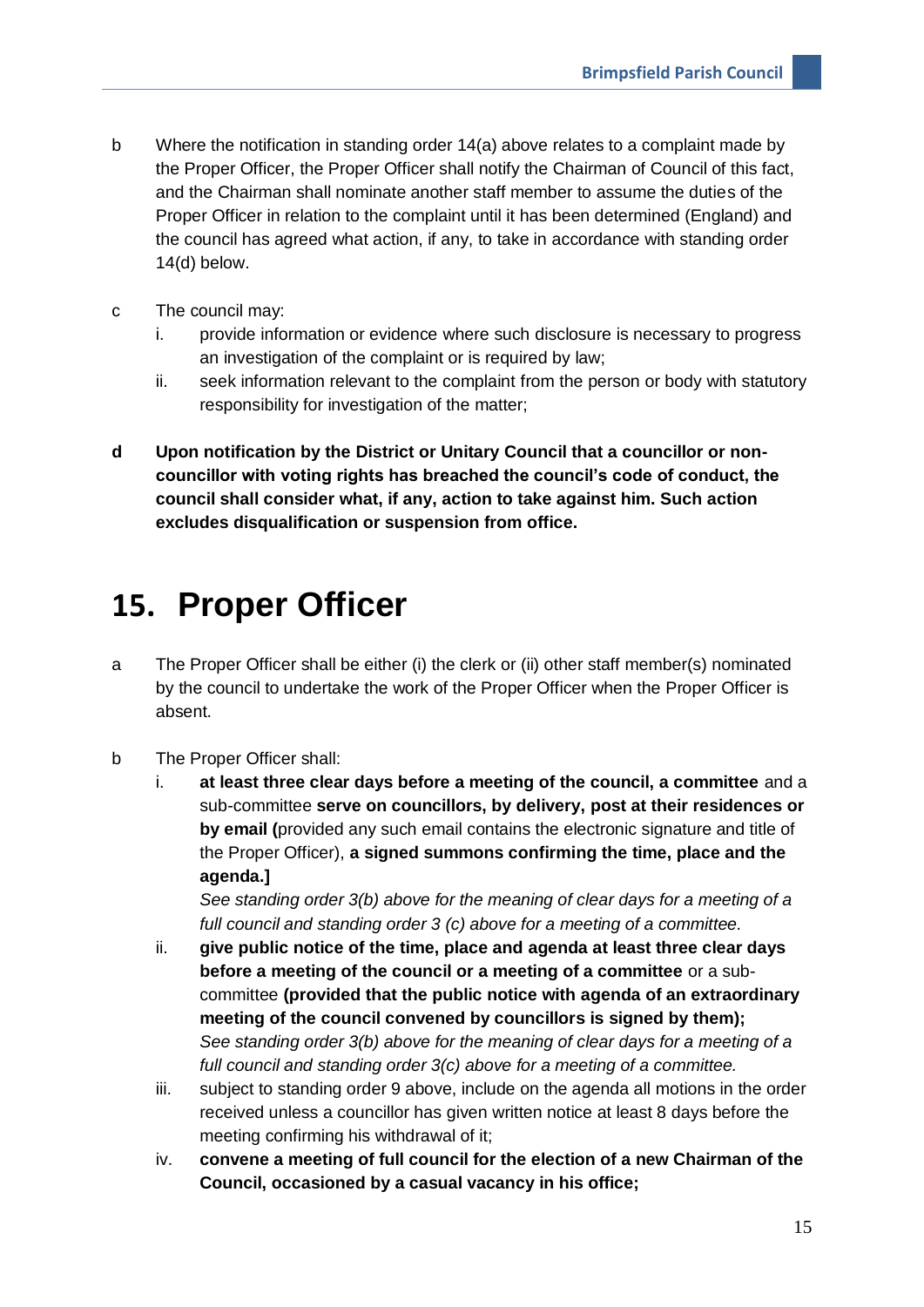- v. facilitate inspection of the minute book by local government electors;
- vi. **receive and retain copies of byelaws made by other local authorities;**
- vii. retain acceptance of office forms from councillors;
- viii. retain a copy of every councillor's register of interests;
- ix. assist with responding to requests made under the Freedom of Information Act 2000 and Data Protection Act 1998, in accordance with and subject to the council's policies and procedures relating to the same;
- x. receive and send general correspondence and notices on behalf of the council except where there is a resolution to the contrary;
- xi. manage the organisation, storage of, access to and destruction of information held by the council in paper and electronic form;
- xii. arrange for legal deeds to be executed; *See also standing order 22 below.*
- xiii. arrange or manage the prompt authorisation, approval, and instruction regarding any payments to be made by the council in accordance with the council's financial regulations;
- xiv. record every planning application notified to the council and the council's response to the local planning authority in a book for such purpose;
- xv. refer a planning application received by the council to the Chairman or in his absence the Vice-Chairman of the Council within two working days of receipt to facilitate an extraordinary meeting if the nature of a planning application requires consideration before the next ordinary meeting of the council;
- xvi. Action or undertake activity or responsibilities instructed by resolution or contained in standing orders. *See also standing order 22 below.*

## **16. Responsible Financial Officer**

a The council shall appoint appropriate staff member(s) to undertake the work of the Responsible Financial Officer when the Responsible Financial Officer is absent.

### **17. Accounts and accounting statements**

- a "Proper practices" in standing orders refer to the most recent version of [Governance and Accountability for Local Councils – a Practitioners' Guide (England)] OR [Governance and Accountability for Local Councils in Wales – A Practitioners' Guide].
- b All payments by the council shall be authorised, approved and paid in accordance with the law, proper practices and the council's financial regulations.
- c The Responsible Financial Officer shall supply to each councillor as soon as practicable after 30 June, 30 September and 31 December in each year a statement to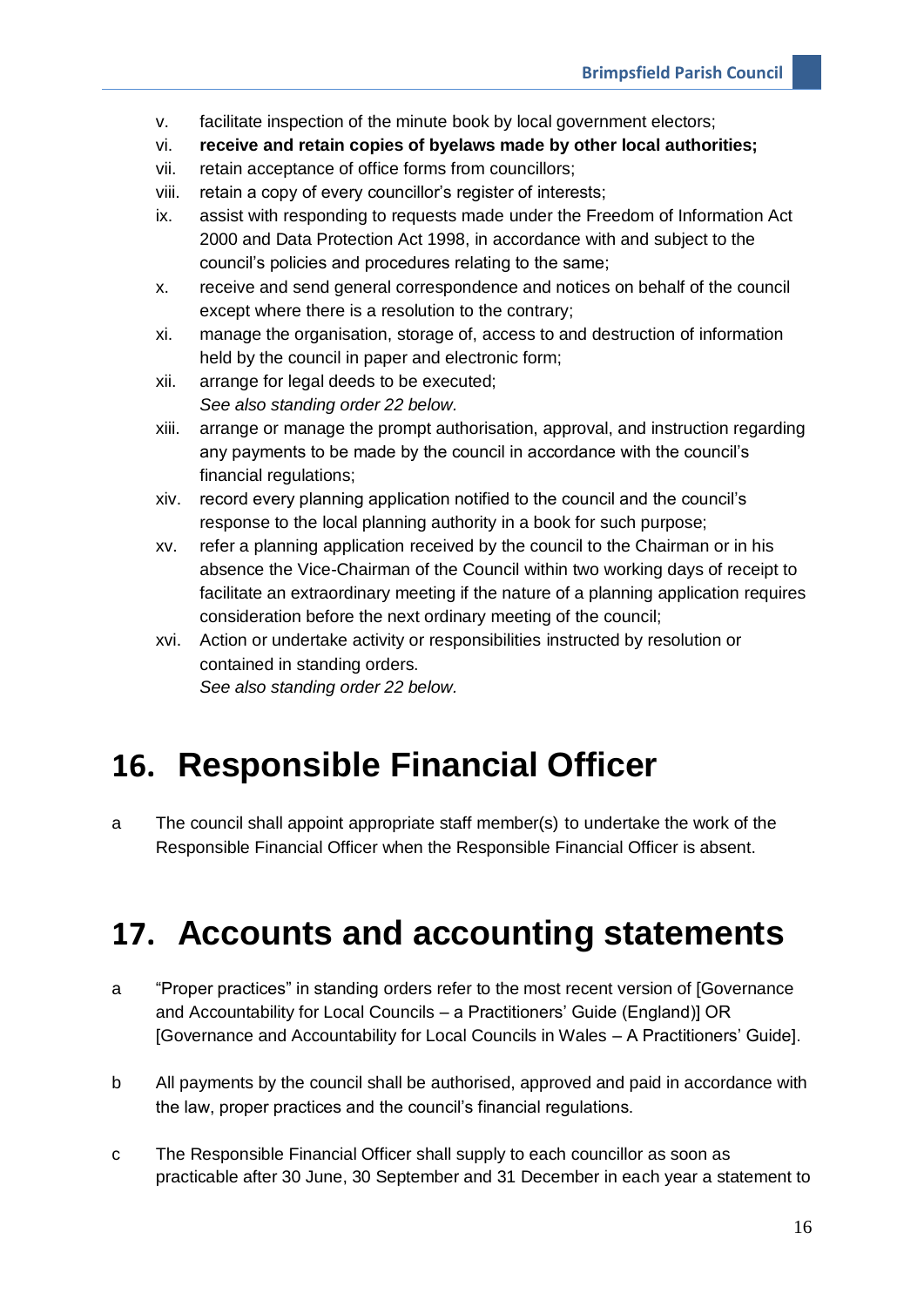summarise:

- i. the council's receipts and payments for each quarter;
- ii. the balances held at the end of the quarter being reported;
- iii. a comparison with the budget for the financial year.
- d The year end accounting statements shall be prepared in accordance with proper practices and applying the form of accounts determined by the council (receipts and payments, or income and expenditure) for a year to 31 March. A completed draft annual return shall be presented to each councillor before the end of the following month of May. The annual return of the council, which is subject to external audit, including the annual governance statement, shall be presented to council for consideration and formal approval before 30 June.

#### **18. Financial controls and procurement**

- a The council shall consider and approve financial regulations drawn up by the Responsible Financial Officer, which shall include detailed arrangements in respect of the following:
	- i. the keeping of accounting records and systems of internal controls;
	- ii. the assessment and management of financial risks faced by the council;
	- iii. the work of the independent internal auditor in accordance with proper practices and the receipt of regular reports from the internal auditor, which shall be required at least annually;
	- iv. the inspection and copying by councillors and local electors of the council's accounts and/or orders of payments; and
	- v. procurement policies (subject to standing order 18(c) below) including the setting of values for different procedures where a contract has an estimated value of less than £60,000.
- b Financial regulations shall be reviewed regularly and at least annually for fitness of purpose.
- c **Financial regulations shall confirm that a proposed contract for the supply of goods, materials, services and the execution of works with an estimated value in excess of** £60,000 **shall be procured on the basis of a formal tender as summarised in standing order 18(d) below.**
- d Subject to additional requirements in the financial regulations of the council, the tender process for contracts for the supply of goods, materials, services or the execution of works shall include, as a minimum, the following steps:
	- i. a specification for the goods, materials, services or the execution of works shall be drawn up;
	- ii. an invitation to tender shall be drawn up to confirm (i) the council's specification (ii) the time, date and address for the submission of tenders (iii) the date of the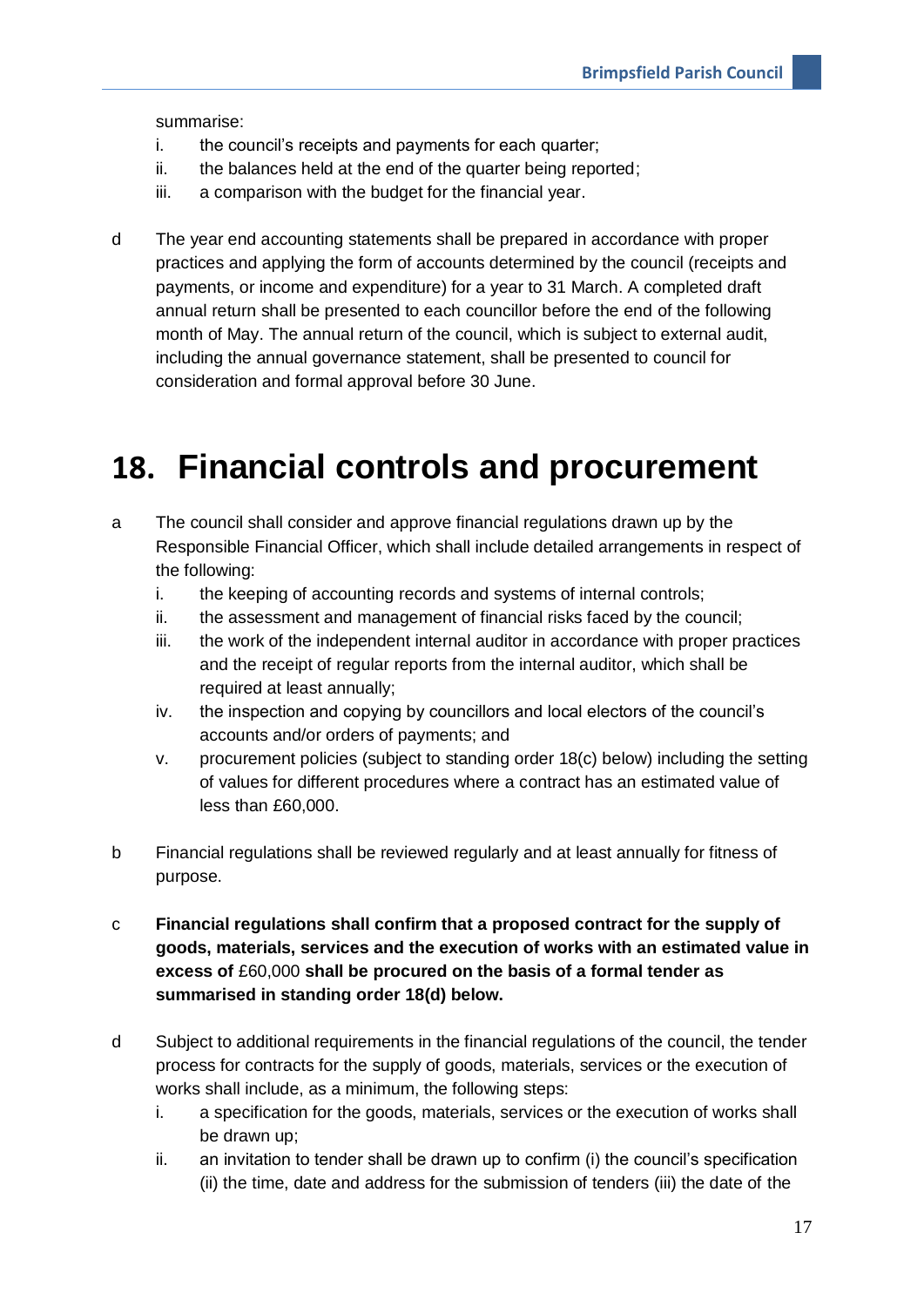council's written response to the tender and (iv) the prohibition on prospective contractors contacting councillors or staff to encourage or support their tender outside the prescribed process;

- iii. the invitation to tender shall be advertised in a local newspaper and in any other manner that is appropriate;
- iv. tenders are to be submitted in writing in a sealed marked envelope addressed to the Proper Officer;
- v. tenders shall be opened by the Proper Officer in the presence of at least one councillor after the deadline for submission of tenders has passed;
- vi. tenders are to be reported to and considered by the appropriate meeting of the council or a committee or sub-committee with delegated responsibility.
- e Neither the council, nor a committee or a sub-committee with delegated responsibility for considering tenders, is bound to accept the lowest value tender.
- f **Where the value of a contract is likely to exceed £138,893 (or other threshold specified by the Office of Government Commerce from time to time) the council must consider whether the Public Contracts Regulations 2006 (SI No. 5, as amended) and the Utilities Contracts Regulations 2006 (SI No. 6, as amended) apply to the contract and, if either of those Regulations apply, the council must comply with EU procurement rules.**

#### **19. Handling staff matters**

- a A matter personal to a member of staff that is being considered by a meeting of council is subject to standing order 11 above.
- b Subject to the council's policy regarding absences from work, the council's most senior member of staff shall notify the chairman of the Council or, if he is not available, the vice-chairman of the Council of absence occasioned by illness or other reason and that person shall report such absence to the Council at its next meeting.
- c The chairman of the Council or in his absence, the vice-chairman shall upon a resolution conduct a review of the performance and annual appraisal of the work of Clerk/Financial Officer. The reviews and appraisal shall be reported back and is subject to approval by resolution by the Council.
- d Subject to the council's policy regarding the handling of grievance matters, the council's most senior employee or other employees shall contact the chairman of the Council or in his absence, the vice-chairman of the in respect of an informal or formal grievance matter, and this matter shall be reported back and progressed by resolution of the Council.
- e Subject to the council's policy regarding the handling of grievance matters, if an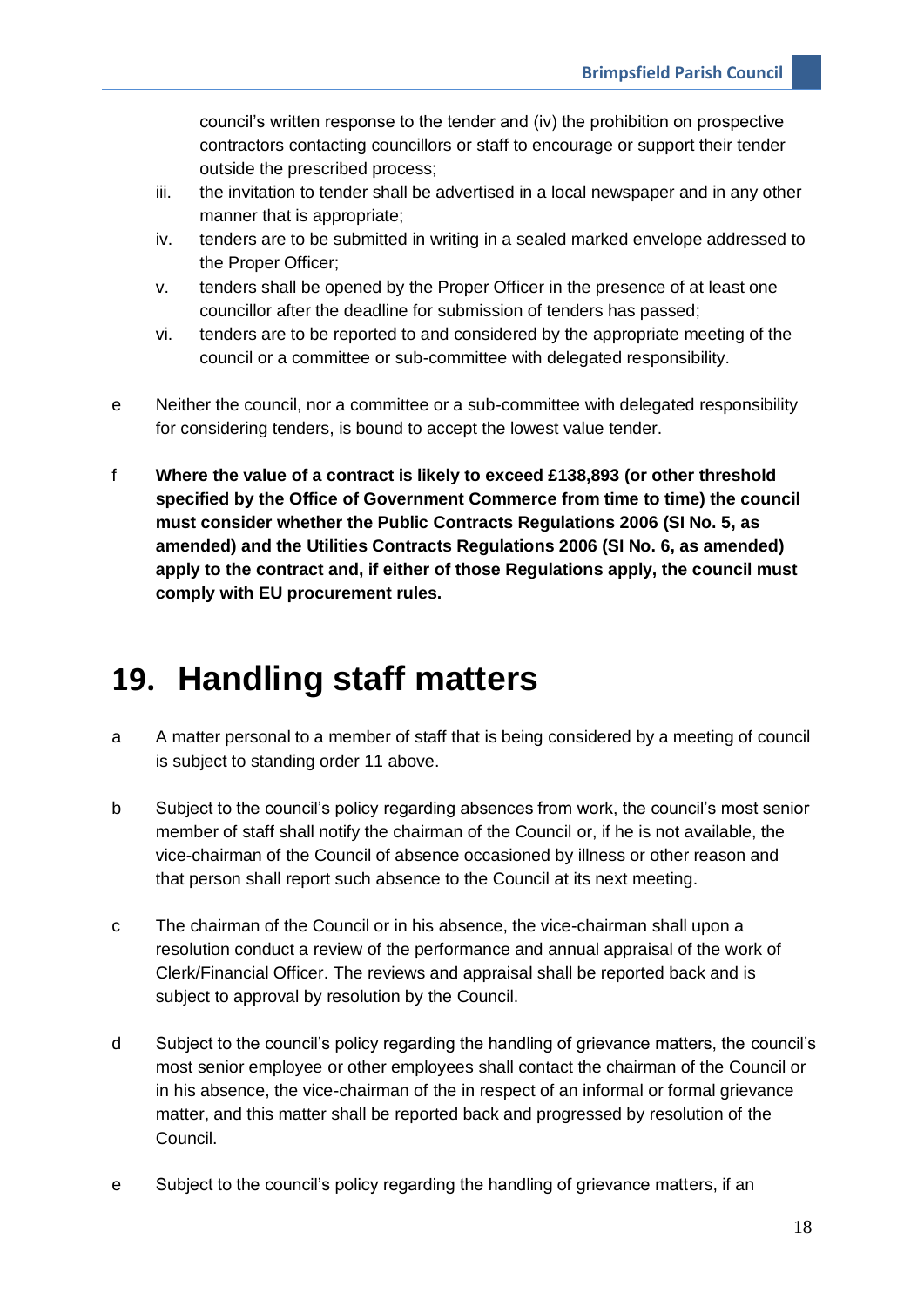informal or formal grievance matter raised by any employee relates to the chairman or vice-chairman of Council, this shall be communicated to another member of the Council, which shall be reported back and progressed by resolution of the Council.

- f Any persons responsible for all or part of the management of staff shall treat the written records of all meetings relating to their performance, capabilities, grievance or disciplinary matters as confidential and secure.
- g The council shall keep all written records relating to employees secure. All paper records shall be secured and locked and electronic records shall be password protected.
- h Only persons with line management responsibilities shall have access to staff records referred to in standing orders 19(f) and (g) above if so justified.
- i Access and means of access by keys and/or computer passwords to records of employment referred to in standing orders 19(f) and (g) above shall be provided only to the Clerk and/or the Chairman of the Council.

#### **20. Requests for information**

- a Requests for information held by the council shall be handled in accordance with the council's policy in respect of handling requests under the Freedom of Information Act 2000 and the Data Protection Act 1998.
- b Correspondence from, and notices served by, the Information Commissioner shall be referred by the Proper Officer to the chairman of the Parish Council. The said Parish Council shall have the power to do anything to facilitate compliance with the Freedom of Information Act 2000.

#### **21. Relations with the press/media**

a Requests from the press or other media for an oral or written comment or statement from the Council shall be handled in accordance with the Council's policy in respect of dealing with the press and/or other media.

### **22. Execution and sealing of legal deeds**

*See also standing orders 15(b)(xii) and (xvii) above.*